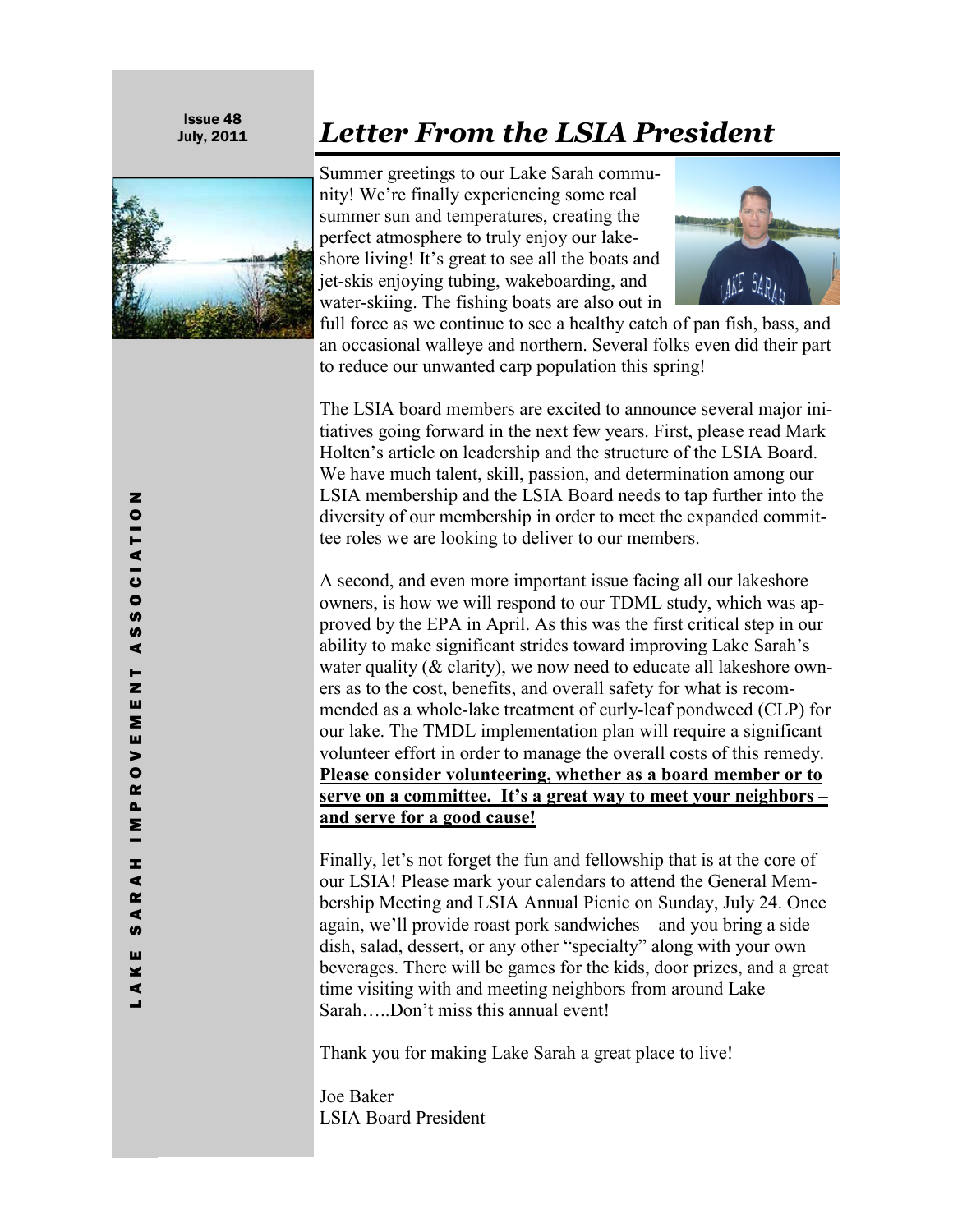## *July 4th Boat Parade*



Lake Sarah enjoyed another splendid  $4<sup>th</sup>$  of July celebration with a variety of boats and pontoons showing American spirit as well as depicting momentous times in American History. Dock watchers experienced a couple lunar landings, the Twins' World Series Victory, the Lake Sarah Depot, and the "Spirit of St. Louis" airplane made a splash landing, along with other boats decked out in the traditional red, white, and blue. With the per-





fect summer weather, bright sunshine, and clear skies – it was great to see so many Lake Sarah residents on the water and on shore!

Thanks to all who participated in the Boat Parade! Our Association appreciates the participants and families who spent hours decorating their boats and pontoons, those watching from their yards and docks, and the judges who volunteered their time. Prizes will be awarded to the winners of the most Original (\$50), Patriotic (\$50), Lake Sarah History (\$50), Festive (\$25), Red, White & Blue, (\$25) at the Annual Meeting and Picnic on July 24.

## *LSIA Annual Meeting and Picnic*



LSIA will hold the 23rd Annual Picnic and Annual Meeting on Sunday, July 24 on the shores of Lake Sarah in Jorgenson Park, Shady Beach Circle, on the south side of the lake off Highway 11.

At 3:00 p.m. LSIA will hold its Annual Meeting and election of board members. Games for children will take place at 4:30 p.m. followed by dinner at 5:30 p.m. Back by popular demand, the picnic will include a pig roast provided by LSIA. Bring a hot dish, salad or dessert to share, as well as beverages for yourself. You may also want to bring additional lawn chairs for comfortable seating. All are welcome to come. You will not want to miss the most popular LSIA event of the year!

At the meeting and picnic you will have the opportunity to:

- Elect new LSIA board members
- Learn about current Lake Sarah issues and updates
- Socialize with neighbors and enjoy family games
- Enter to win great door prizes
- Find out who won the Boat Parade awards
- Enjoy a pig roast and pot luck meal!

This is always a popular event. You won't want to miss it!

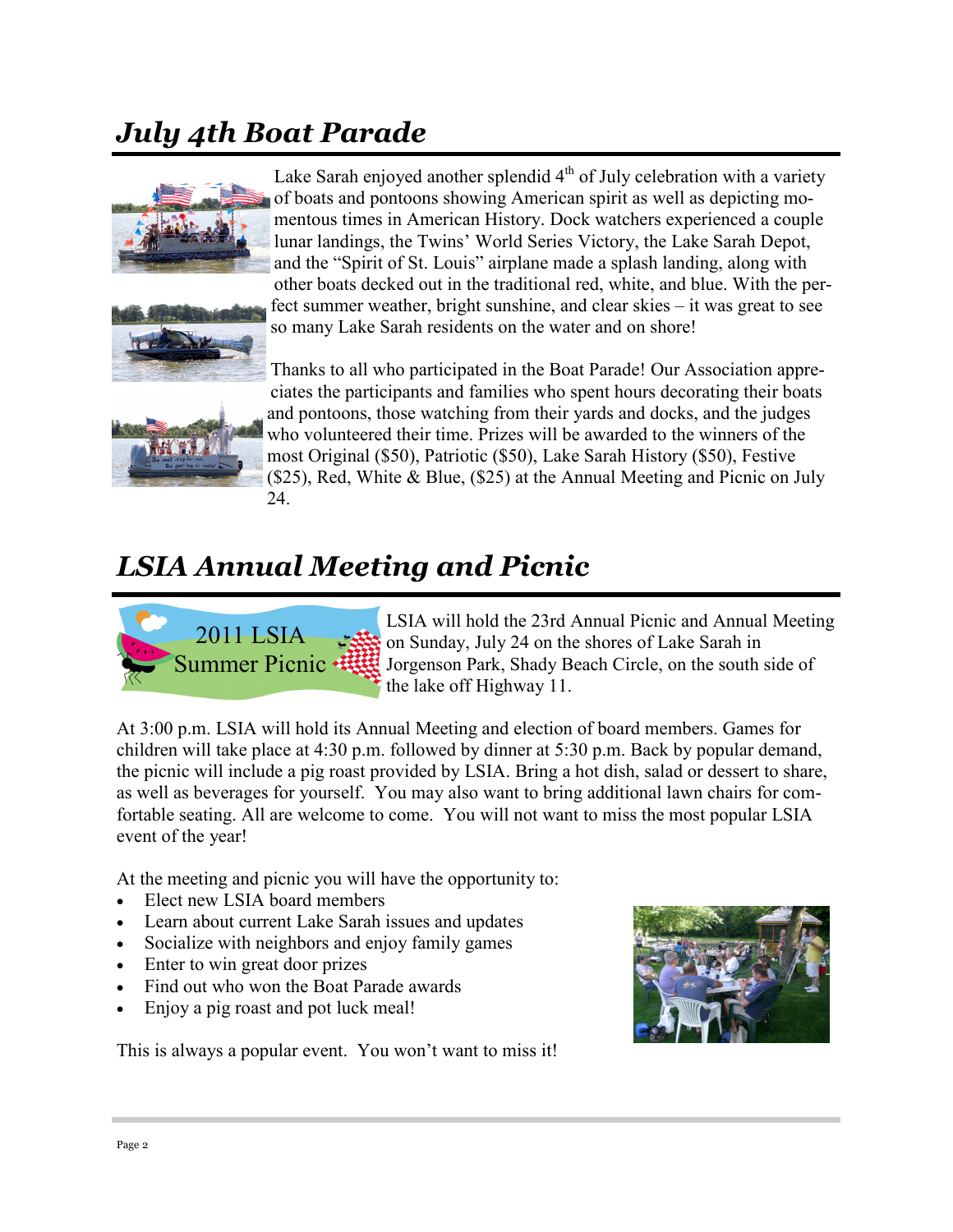## *LSIA Annual Meeting Agenda*

Lake Sarah Improvement Association 2011 Annual Meeting July 24, 2011 3:00 p.m. AGENDA

| 1. Call meeting to order                              | Joe Baker                                             |  |
|-------------------------------------------------------|-------------------------------------------------------|--|
| 2. Introduction of the Board and invited guests       | Joe Baker                                             |  |
| 3. Set agenda                                         | Joe Baker                                             |  |
| 4. Secretary's report                                 | Donna Sheeley                                         |  |
| 5. Treasurer's report                                 | Roger Van Beusekom                                    |  |
| 6. Membership report                                  | Sonja Tilbury                                         |  |
| 7. Fishery report                                     | Joe Slavec                                            |  |
| 8. Water level update                                 | Scott Walsh                                           |  |
| 9. Water quality update                               | Mark Holten / Joe Baker                               |  |
| 10. TMDL implementation plan (including $Q&A$ )       | Richard Brasch (TRPD)                                 |  |
| 11. Introduce changes to the LSIA Board structure     | Mark Holten / Joe Baker                               |  |
| 12. Election of new officers and Board members        | Mark H. / Sonja T. / Carol B.                         |  |
| 13. July 4 <sup>th</sup> Boat Parade results & awards | Leah Pitzenberger & Marcia Moerke                     |  |
| 14. Lake Sarah Hors d'ouevres Cruise                  | Len Nadasdy, Sonja Tilbury, &<br><b>Bonnie Roeder</b> |  |
| 15. Other questions or suggestions of members         | Members                                               |  |
| 16. Adjourn to the 23rd Annual Picnic                 | Rick Pratt (coordinator)                              |  |

## *LSIA Membership at All Time High*



The LSIA membership committee is thrilled to report that it is 179 members strong! That count has broken the previous record high membership number for the association. Thank you to Sonja Tilbury and her team of volunteers for their continued efforts to make LSIA the best and strongest it can be.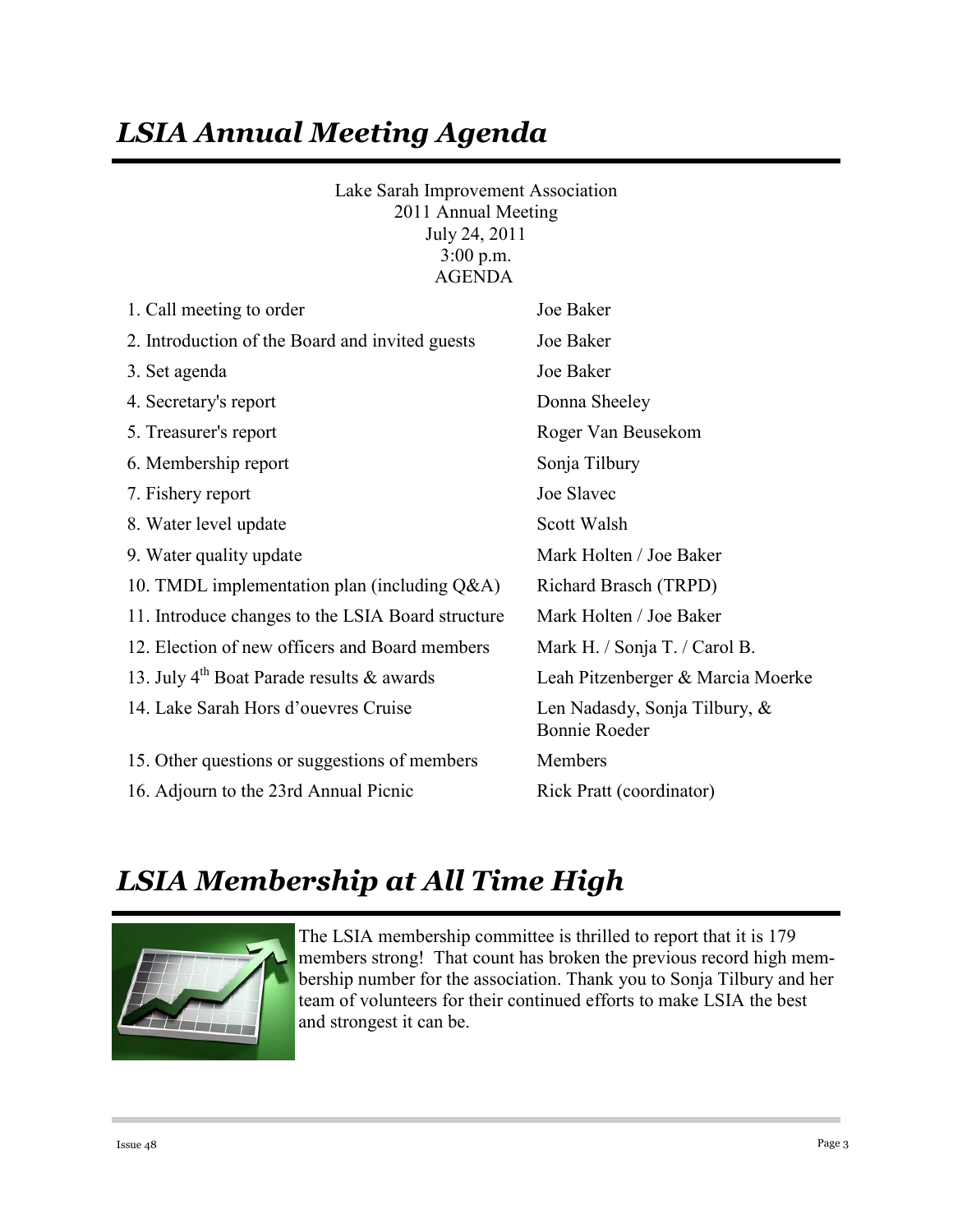## *TMDL Update*

The Lake Sarah Nutrient (phosphorus) Total Maximum Daily Load (TMDL) study was approved by the EPA in April. The final step in the TMDL process is the development of an implementation plan utilizing the Three Rivers Park District (TRPD) staff for technical services. This TMDL Implementation Plan provides a brief overview of the TMDL findings; describes the principles guiding development of the implementation plan; describes the proposed implementation activities; and identifies the proposed sequencing, tim-



ing, and lead organizations for execution of those activities. The specific projects, estimated costs, and timelines are also summarized in this report. It is a must read for all lakeshore owners and residents of our Lake Sarah watershed. This will be reviewed at our LSIA Annual meeting which starts at 3:00 p.m. on Sunday, July 24th at Jorgenson Park. We encourage all to attend and ask any questions you have. The 19 page draft report can be found at www.lakesarah.com on the TMDL page.

### *Curly-leaf Pondweed*



Our aquatic arch nemesis curly-leaf pondweed is reaching its seasonal senescence and as it dies off, the wind carries the mats of dead vegetation to our shorelines. The good news is the seasonal end of this aquatic invasive plant will allow us to navigate the lake more easily. The bad news is it will quickly settle to the lake bottom, decay, and release nutrients and creating muck and algae blooms.

Shoreline property owners are advised to remove as much of this dead plant material as possible while it is still floating and easy to gather. Best methods to gather the weeds are use of landscaping rakes or long tine potato forks. Pile the weeds on your dock or shoreline for a day or two to allow them to drain most of their weight and then mulch them. If you do not have a mulch bin or pile, Mel Knapton (Raspberry Farm) has been allowing neighbors to dump their lake weeds in his mulch pile. If you prefer to hire the job done, contact Josh Lawman as he may be willing to provide the service for a fee. Removing these weeds can dramatically reduce the muck around your dock and shoreline over time. Every small thing we can do to remove nutrients from our lake is a step in the right direction!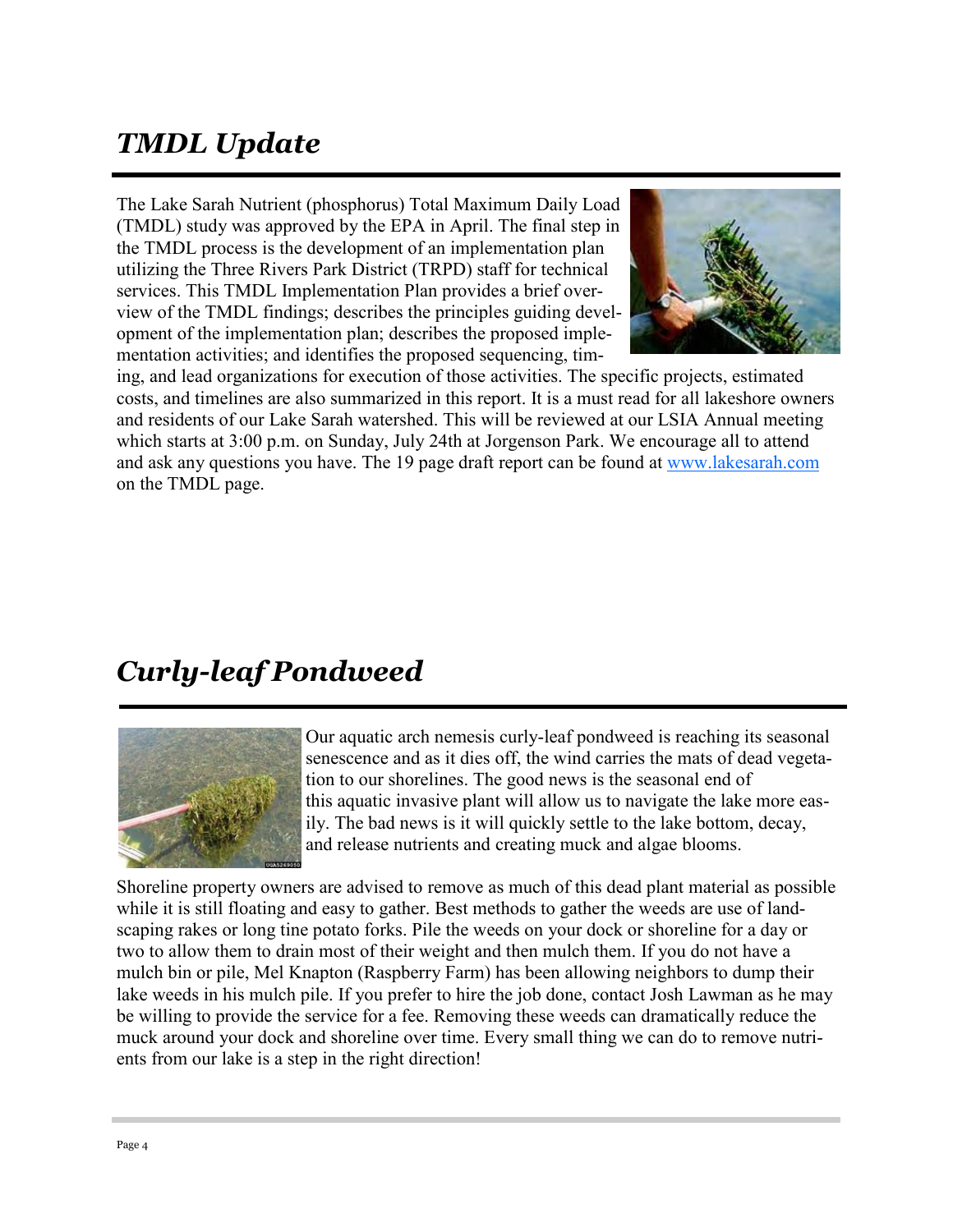# *LSIA Board of Directors Update*

Every summer Lake Sarah residents are nominated and elected to the LSIA Board. This year, LSIA plans to make some changes to the structure of the Board. The LSIA Board is made up of four offices (President, Vice-President, Treasurer, and Secretary) and between three and nine Directors. Over the past few years, it has had a flat structure, with board members acting as committee chairs and volunteers for a variety of activities and projects. However, being the board has so much going on right now, it needs to streamline and reorganize some of these activities to ensure there is time and resources to prioritize the most critical projects. Therefore, the plan is to create four groups of committees:

Communication

- Newsletter creation and distribution
- Educational information packaging and distribution to membership
- Meeting minutes
- Website/database/directory
- General communication

#### Water Issues

- Quality (TMDL, weeds, health)
- Level
- Walleye Program
- Navigation and safety (buoys, no-wake zones, channel markers)
- Lake cleanup

#### Membership

- Member recruiting
- LSIA fundraising
- Social activities (picnic, boat parade, membership meetings)
- Member value (retailer discount cards, Randy's, salt, etc.)

Outreach / Liaisons

- Cities (Greenfield, Independence, Medina, Loretto)
- Department of Natural Resources
- Three Rivers Park District
- Sarah/Pioneer Creek Watershed Commission

LSIA NEEDS YOUR HELP! It is looking for one or two people on point for each of the four groups. Those volunteers can be included on the board, but board nomination and attendance is not required. LSIA is also looking for volunteers for its various committees and activities. The nominating committee is working hard to identify and recruit LSIA members to participate in the activities that provide value to our lake and members. If you have an interest in joining the board, filling one of these on-point positions, being one of the committee chairs, or volunteering to help, drop us an email or give us a call! The nominating committee includes:

| Mark Holten     | miholten@visi.com                               | 763-477-5951 |
|-----------------|-------------------------------------------------|--------------|
| Sonja Tilbury   | $sit$ <sub>j</sub> at $(a)$ <sub>ao</sub> l.com | 612-716-2993 |
| Carol Beasecker | Carol.Beasecker@gmail.com 763-477-5940          |              |